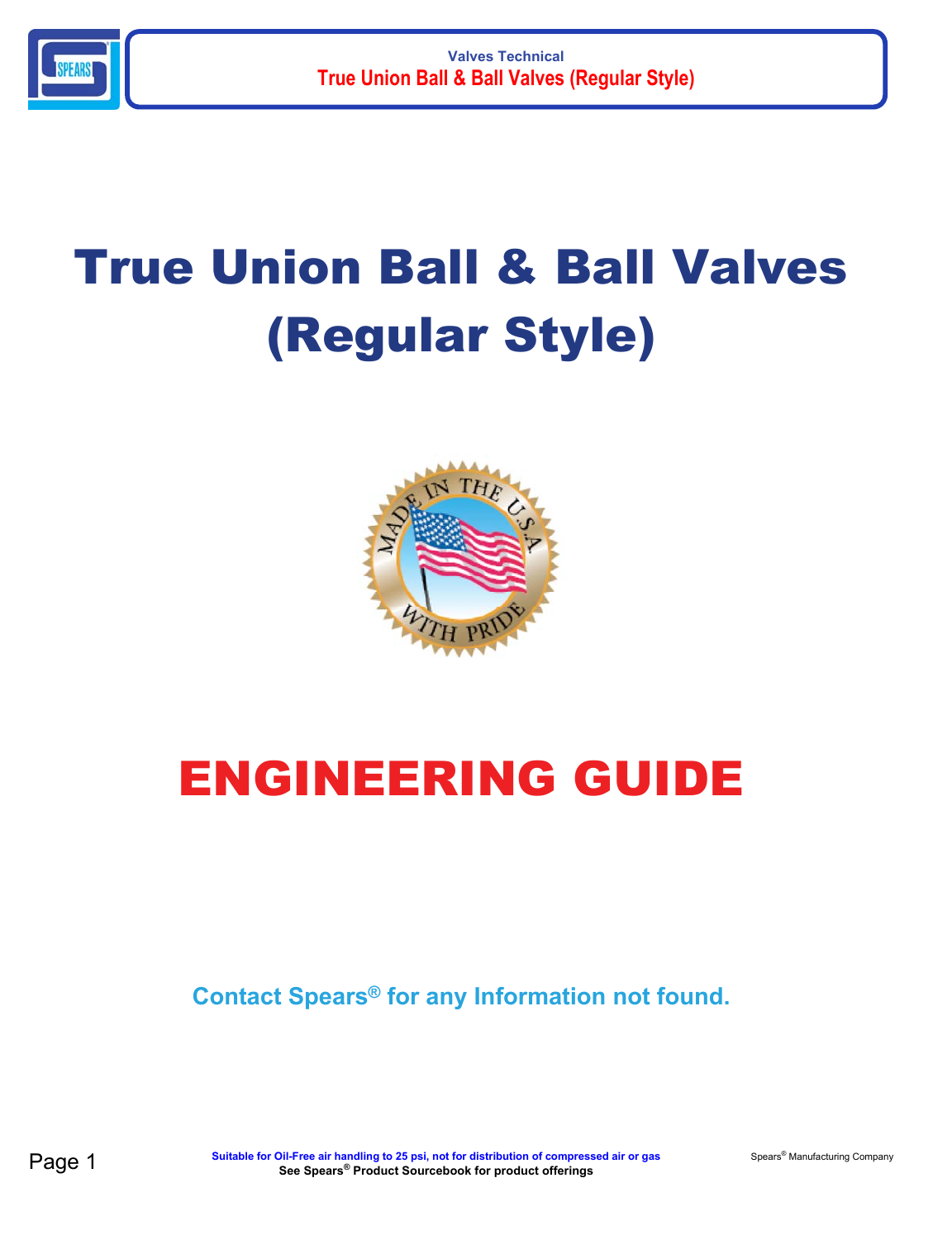### **Valves Technical True Union Ball Valve (Regular Style)**





### **Sample Engineering Specification**

**Quick-View Valve Selection Chart**

All thermoplastic ball valves shall be True Union type constructed from PVC Type I, ASTM D 1784 Cell Classification 12454 or CPVC Type IV, ASTM D 1784 Cell Classification 23447. All O-rings shall be EPDM or FKM. All valves shall have Safe-T-Shear® stem and double stop Polypropylene handle. All valve union nuts shall have Buttress threads. All seal carriers shall be Safe-T-Blocked®. All valve components shall be replaceable. All EPDM valves shall be certified by NSF International for use in potable water service. All 1/2" - 2" valves shall be pressure rated at 235 psi and all 2-1/2" - 6" and all flanged valves shall be pressure rated at 150 psi for water at 73° F, as manufactured by Spears® Manufacturing Company.

### **Features — PVC, CPVC**

This versatile, quarter-turn shutoff valve is well suited for industrial and chemical processing applications. Available in IPS Sizes 1/2"- 4" with socket, threaded or flanged end connectors. 6" Venturied valve (4" valve with 4 x 6 adapter) available with either socket or flanged end connection. Also available with metric 20mm - 110mm or 1/2" - 4" BSP threaded end connectors.

- Chemical & Corrosion Resistant PVC or CPVC Construction
- Schedule 80 Full-Port Design
- Strong, Buttress Thread Union Nuts
- Fully Serviceable, Replaceable Components
- Spears® Safe-T-Blocked® Seal Carrier
- Self Adjusting PTFE Floating Seat Design
- EPDM or FKM O-rings
- High Impact Polypropylene Handle
- Spears® Safe-T-Shear® Stem Design
- Sizes 1/2" 2" Pressure Rated to 235 psi @ 73°F, Sizes 2-1/2" - 6" and all flanged Pressure Rated to 150 psi @ 73°F
- EPDM valves NSF® Certified for Potable Water use
- Suitable for Vacuum Service
- Assembled with Silicone-Free, Water Soluble Lubricants
- Manufactured to ASTM F 1970

### **Valve Size O-ring Material PVC Part Number<sup>1</sup> Pressure Threaded Socket Flanged Rating** 1/2 EPDM 2329-005 included 2323-005 235 psi Non-Shock **Water** @ 73°F (Flanged 150 psi Non-Shock) Water @ 73°F FKM 2339-005 included 2333-005 3/4 EPDM 2329-007 included 2323-007 FKM 2339-007 included 2333-007 <sup>1</sup> EPDM 2329-010 included 2323-010 FKM 2339-010 included 2333-010 1-1/4 EPDM 2329-012 included 2323-012 FKM 2339-012 included 2333-012 1-1/2 EPDM 2329-015 included 2323-015 FKM 2339-015 included 2333-015 <sup>2</sup> EPDM 2329-020 included 2323-020 FKM 2339-020 included 2333-020 2-1/2 EPDM 2321-025 2322-025 2323-025 150 psi Non-Shock **Water** @ 73°F FKM 2331-025 2332-025 2333-025 <sup>3</sup> EPDM 2321-030 2322-030 2323-030 FKM 2331-030 2332-030 2333-030 4 EPDM 2321-040 2322-040 2323-040 FKM 2331-040 2332-040 2333-040

1: For CPVC valves, add the letter "C" to part numbers listed (e.g., 2339-005**C**). 2: Consists of 4" True Union Ball Valve with two 4" x 6" Adapters.

EPDM --- 2322-060 2323-060 FKM | --- | 2332-060 | 2333-060

62 venturied

Made in the U.S.A. **Suitable for Oil-Free air handling to 25 psi, not for distribution of compressed air or gas** Dil-Free air handling to 25 psi, not for distribution of compressed air or gas **Page 2**<br>See Spears® Product Sourcebook for product offerings

### **Optional Accessories\***

- Round Safety Handle
- Stem Extension Kit
- 2" Square / T-Style Operator Nut

\*See *"BALL VALVE ACCESSORIES"* section for details of individual products.